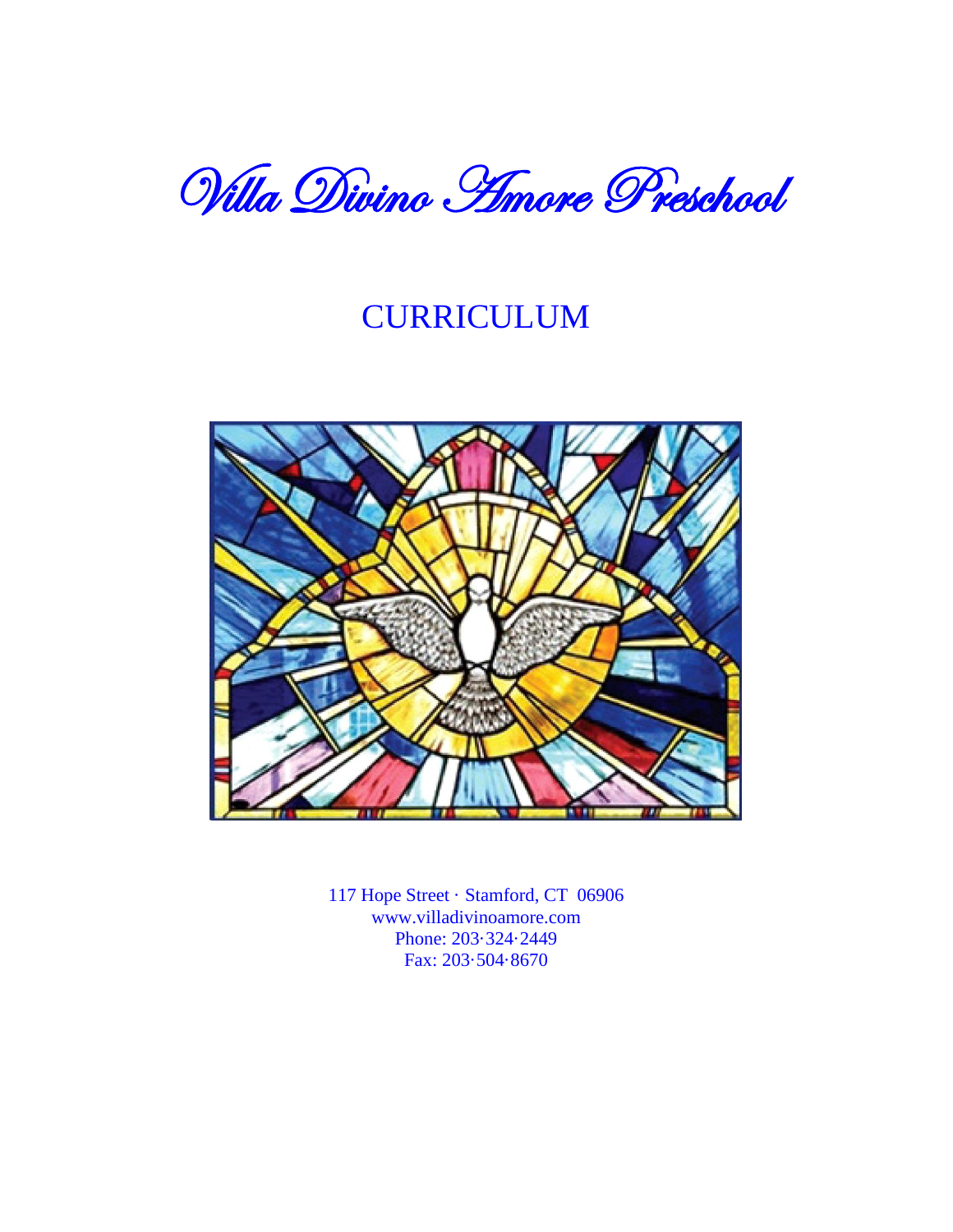# **Goal of Our School**

The faculty and staff of Villa Divino Amore Preschool are committed to the education of the whole person; spiritually, academically, emotionally and physically. In keeping with this commitment, we strive to provide quality care and learning opportunities for the children in an atmosphere where spiritual and moral values are evident.

# **Spiritual Development**

The spiritual development of the child is encouraged. Emphasis is placed upon the fact the child is a creature of God, created in the image and likeness of God, with soul and body, and destined for eternal happiness.

In keeping with the children's spiritual development, we teach the child the following:

- $\ddot{\mathcal{F}}$  How to make the sign of the cross.
- Basic prayers.
- Basic truths of the Catholic faith.

We also instruct children to obey requests of their teachers, to listen and to try and relate to religious stories and to participate in the singing of religious hymns.

We strive to teach the child not only by word, but by example as well. Our teaching methods stress the following:

- Reciting individual and group prayers.
- Reading religious stories.
- Singing hymns.
- Visiting the chapel periodically.

Highlights of the year are the presentation of the Nativity Scene at our annual Christmas Show and participation of the class during our Villa Divino Amore Preschool graduation ceremony.

#### **Emotional Development**

Self-control is a key concept in our discipline. We teach the child that he or she should control his or her words, actions and feelings. We stress the importance of each child organizing and caring for personal property as well.

We aim to have the child develop self-confidence, so that he or she can accept school responsibilities, adjust easily to new situations and deal adequately with conflicts. We want the child to play and work well with others and to respect the rights and feelings of others.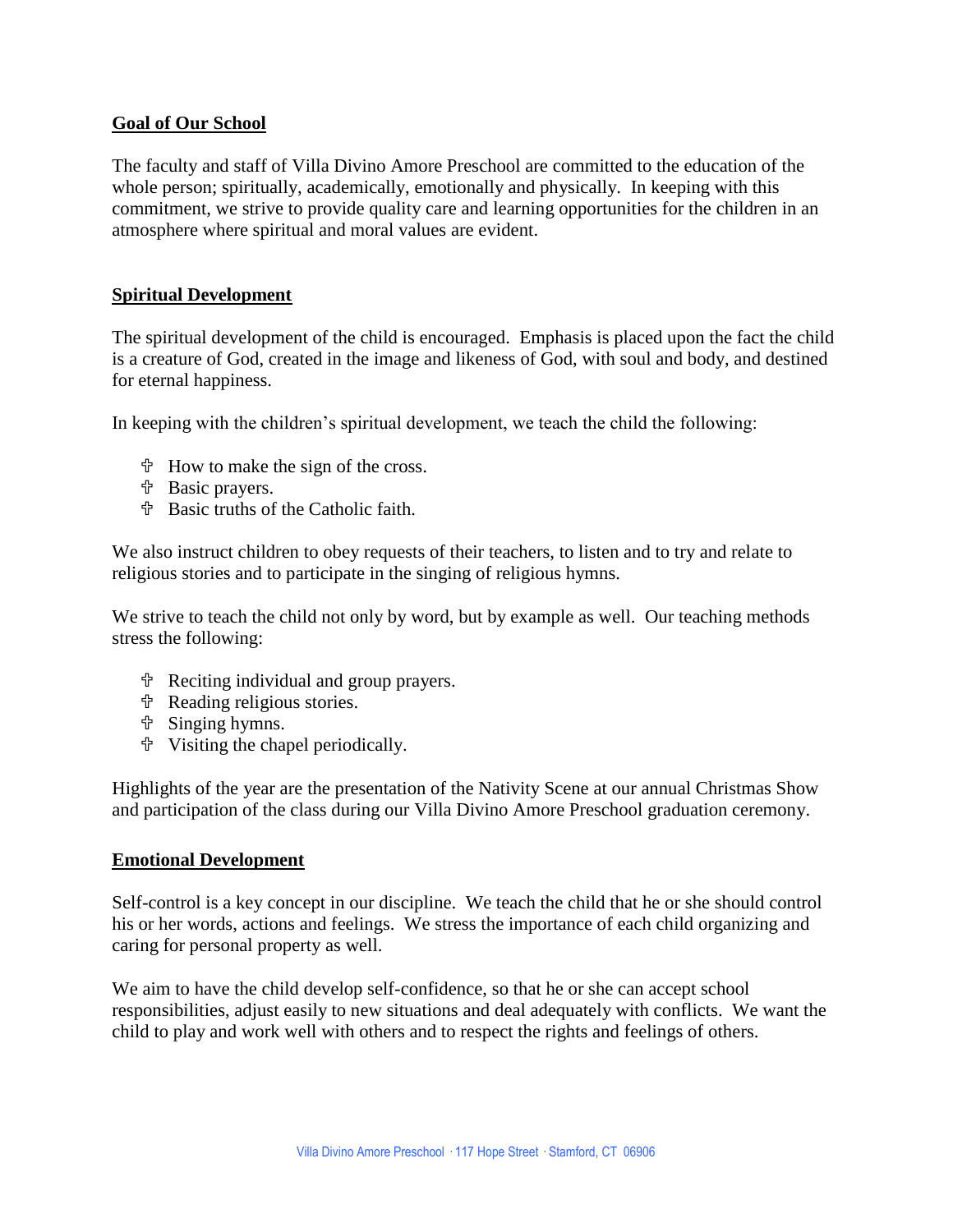# **Physical Development**

Our preschool program provides a variety of activities and opportunities to promote the physical development of children. A balance between large and small motor coordination and development is very important to our program.

The teacher provides materials, equipment and opportunity for the development through both indoor and outdoor activities. The program focuses on the following areas:

- Large and small muscle development.
- Ballet and gymnastics class, weekly.
- Hand/eye coordination.
- Senses of sight, smell, hearing, touch and taste.
- Communication.



# **Personal Development**

The personal development aspect of our curriculum focuses on the development of the child's self-concept and works to enhance the child's self-esteem.

We strive to foster self-esteem in the school environment by focusing on the following areas:

- Teaching the child his or her name, address, telephone number and birth date.
- Teaching the child individual characteristics of self.
- Developing a one-on-one relationship with the child.
- Complimenting the child.
- Teaching the child to deal with stress.
- Being sympathetic to the child's feelings.
- Encouraging the child to talk.
- Providing opportunities for further development.

# **Preschool Health & Family**

The Preschool health program focuses on awareness of the senses, emotions and nutrition. Schools and homes work together on matters of health and safety. Students learn that the senses help gather information which can be used in making decisions.

The program focuses on the following areas:

- Well balanced meals.
- Sanitary behaviors, such as hand washing.
- Adequate exercise and rest.
- Medical and dental care.
- Healthy environment.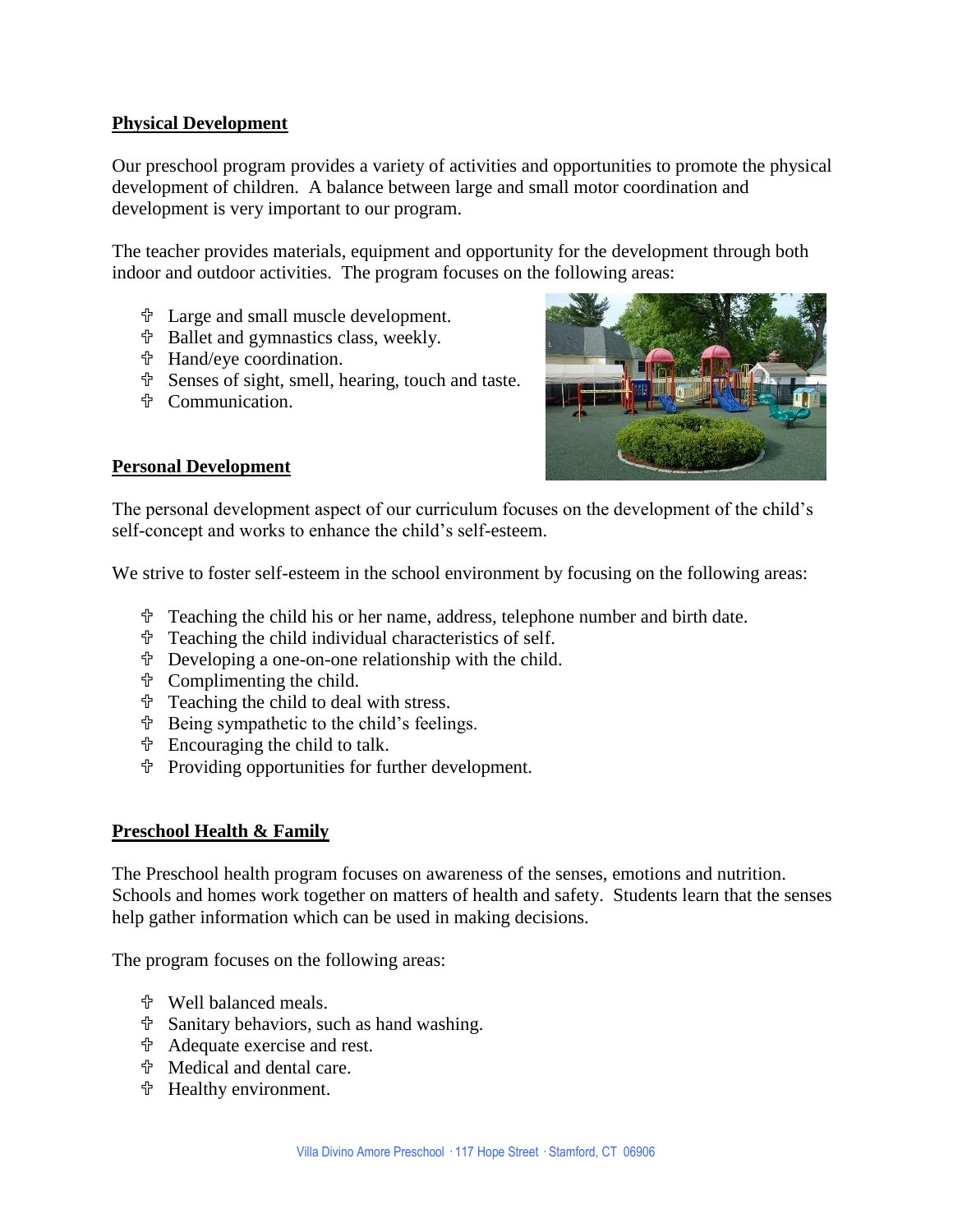# **Social Development**

Parents are a child's first teacher. The school teachers reinforce the parent's teachings for the behavior of basic social relationships.

If the child has learned these basics, then we concentrate on building up and strengthening these behaviors in our program. If the child has not learned these basics, then we impart them to the child in our program.

Hence, our preschool social development program focuses upon individual and social relationships. It explores the child as an individual, the child and his or her family as well as community and culture.

We teach the children that each child is unique and that he or she should appreciate the ways other children are alike and different.

We want the child to realize that he or she is responsible for his or her own actions and that he or she should not hurt others, but should help others. The child should be kind, sharing, comforting and cooperative, as these qualities are more beneficial to a group or society.

# **Creative Development**

The goal of creative development is to develop and nurture the child's natural urge to create and to integrate his or her artistic development with other aspects of life.

The teacher provides a variety of media within the classroom. Children are given the opportunity to explore, learn new techniques and develop skills.

Creative development is worked on in the following areas:

- <sup>中</sup> Clay
- **t** Collage
- Color recognition
- **the Mixing**
- **th** Modeling
- **the Assembling**
- **the Paper sculpture**
- Picture making
- **t** Print making
- **t** Drawing
- Puppet making
- Story illustration

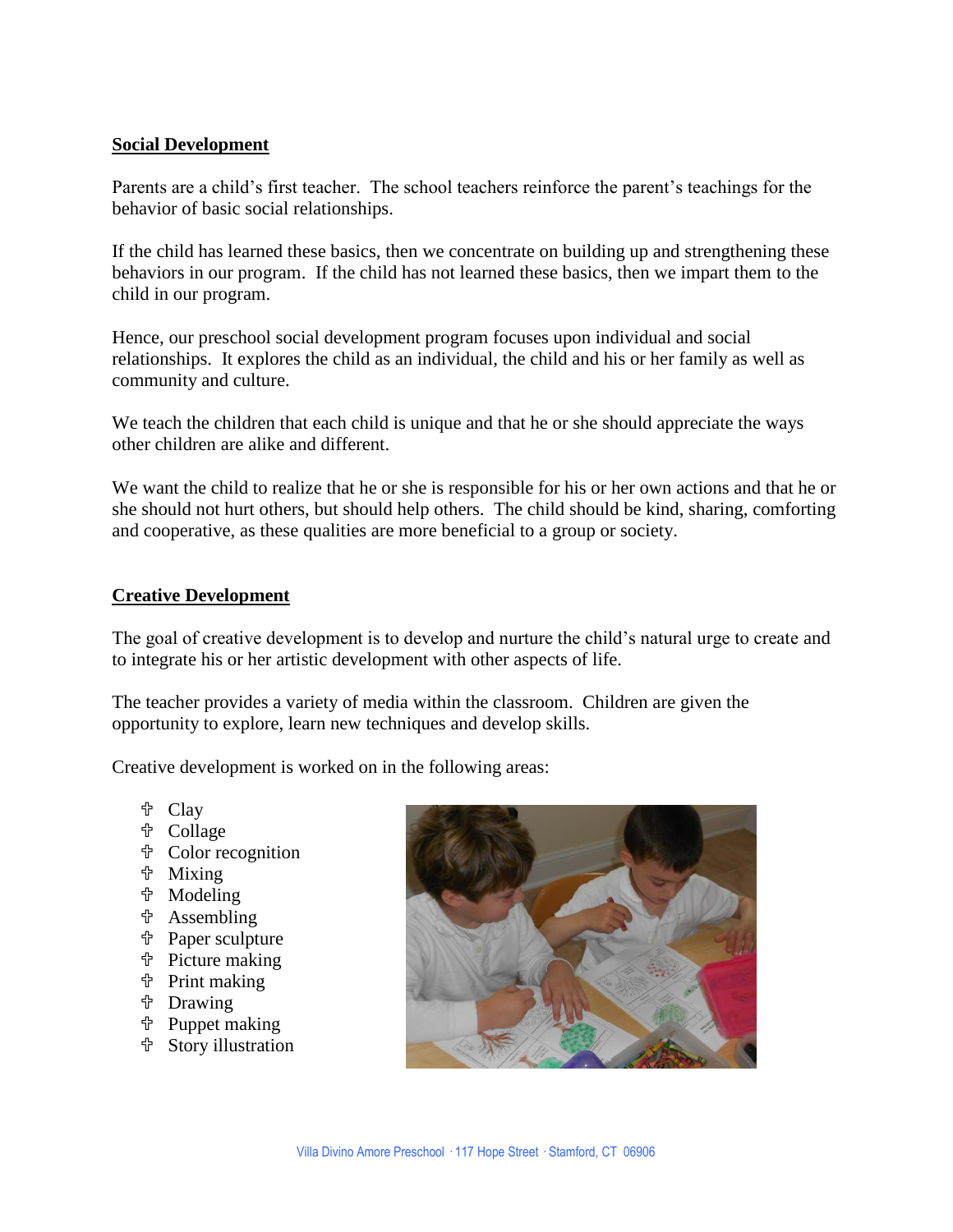# **Development of Good Work Habits**

In order to work effectively, the child must observe rules and regulations as presented by the teacher.

We are especially concerned that the child accomplishes the following:

- Learn to listen to and follow directions.
- Develop an adequate attention span.
- Learn to work carefully and neatly.
- Learn to work well independently.
- Learn to seek help when needed.
- Learn to complete tasks.

#### **Development of Reading Readiness Skills**



Reading readiness skills are the most important in the child's intellectual development and include the following aspects.

- Letter Recognition
	- The child is introduced to the naming of upper and lower case letters as well as matching of upper and lower case letters.
- **十 Auditory Perception** 
	- The child is introduced to rhyming words, working with the same initial consonants, association of consonant sounds with letters representing those sounds, and discrimination of pairs, both like and difference words. Phonic skills are emphasized.
- Visual Perception
	- The child is introduced to the process of discriminating colors, shapes, pictures, letters and words.
- **t** Directionality
	- The child is introduced to left and right in relation to his or her own body and is directed to work from left to right in progression.
- Word Meaning
	- The child is introduced to the naming of familiar objects and to placing of pictures into classifications, while he or she increases his or her vocabulary through listening and using spoken context as clues for missing words.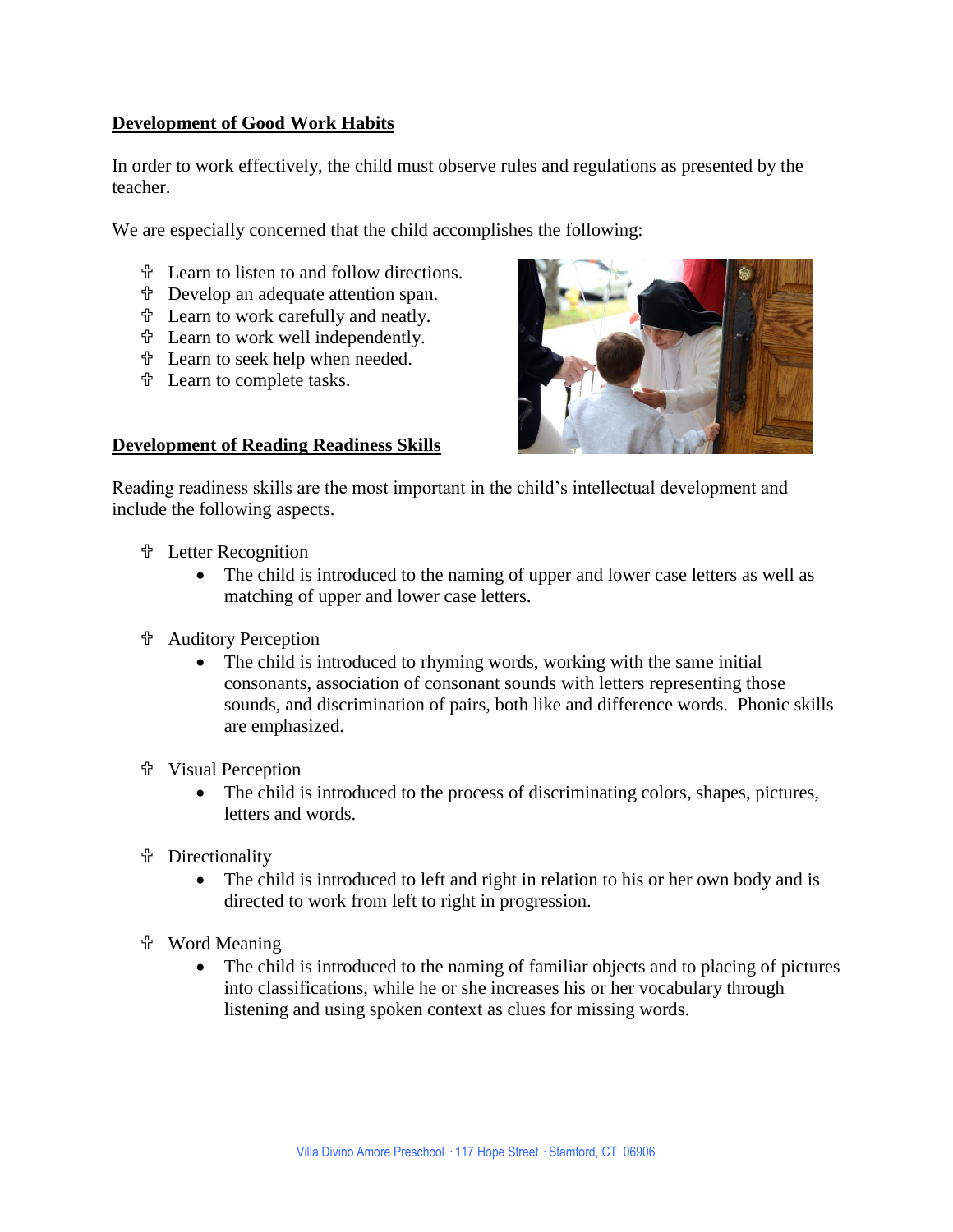- Comprehension
	- The child is taught to follow oral directions, also to attentively listen to a story so that he or she can comprehend the main idea of the story, recall its details and retell the story in sequence.
- Verbal Expression
	- The child is instructed to interpret pictures, to speak in complete sentences and to dictate simple stories.

In each of the above aspects, the teacher stresses drill work and repetition of reading exercise. The teacher will give the child individual help in those aspects when he or she shows some weakness.

# **Language Development**

The child must learn the art of listening to the teacher and to the other children who are speaking. He or she is then encouraged to express ideas and to speak clearly. The child is also encouraged to express ideas by means of gestures and pantomimes.

The teacher always strives to promote discussion of ideas among the children, according to the rules for discussion. Also, the teacher prompts the child to remember short stories and to tell them in sequence. As needed, the teacher will tactfully and informally correct grammar mistakes of the child who is speaking.

Furthermore, the child is taught to create scribble stories, basing them on stories and pictures presented on their own experiences.

In due time, the child is introduced to printing capital and lower case letters and the printing of his or her own name.

# **Musical Development**

Music is an integral part of the preschool curriculum and is a medium of selfexpression, through which a child can also gain understanding and skill in discipline.

The program begins at the level with the simplest amount of material needed to embody a musical concept. The program consists of singing songs, rhymes and



games, rhythm through hand clapping and instrumental play, ear training and introduction to listening skills.